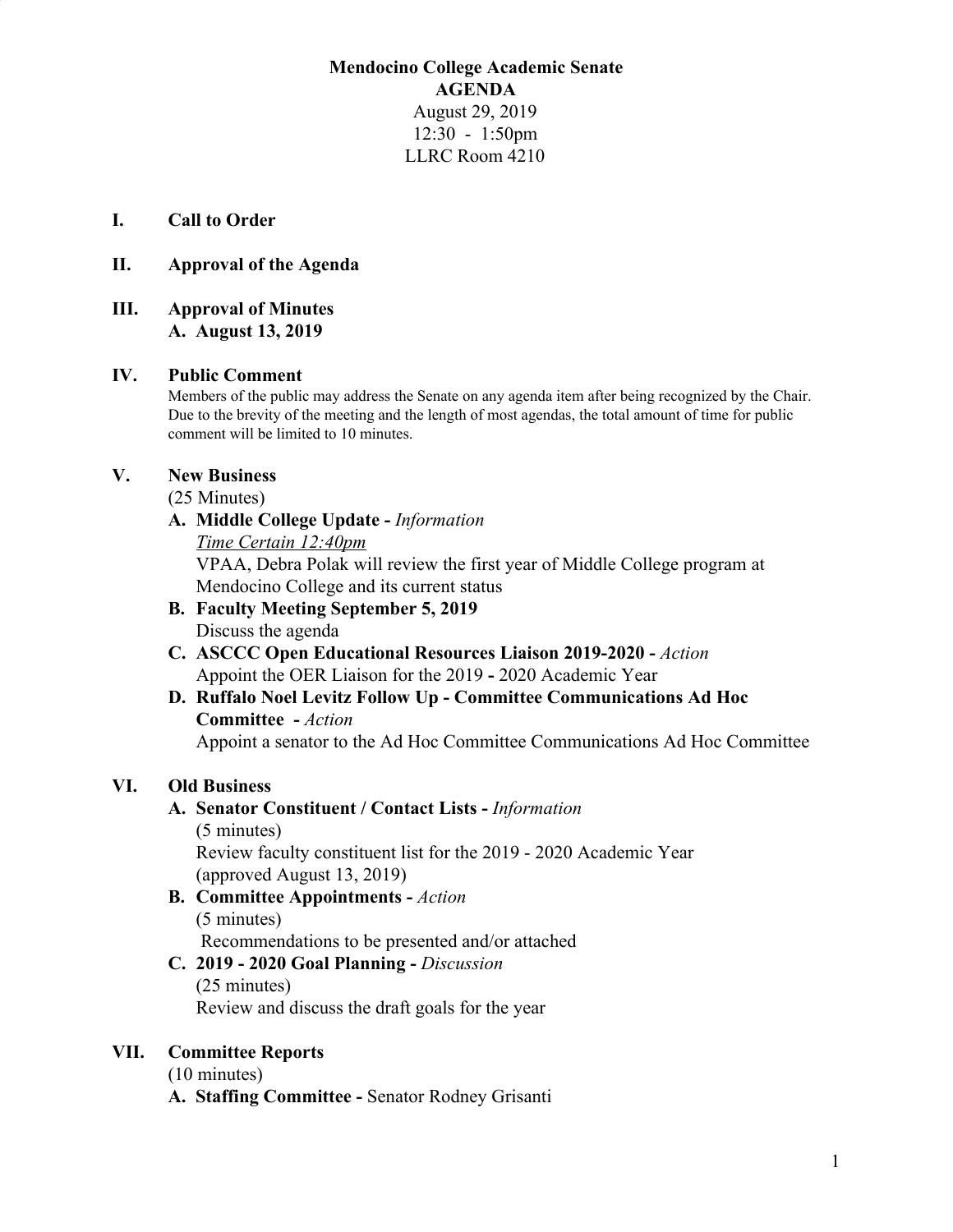### **VIII. President's Report**

A report will be presented at the meeting

### **X. Open Forum**

Members of the public, as well as senators, may address the senate with comments that are within the purview of the Academic Senate. The total amount of time allotted will be determined and announced by the chair based upon the scheduled adjournment time.

### **XI. Adjournment**

### Fall 2019 Meeting Schedule

August 29 / September 5 \*\* / September 12 / September 26 / October 3 \*\* / October 10 October 24 / November 7 \*\* / November 14 / December 5 (\*\*Faculty Meetings)

\*\*\*\*\*\*\*\*\*\*\*\*\*\*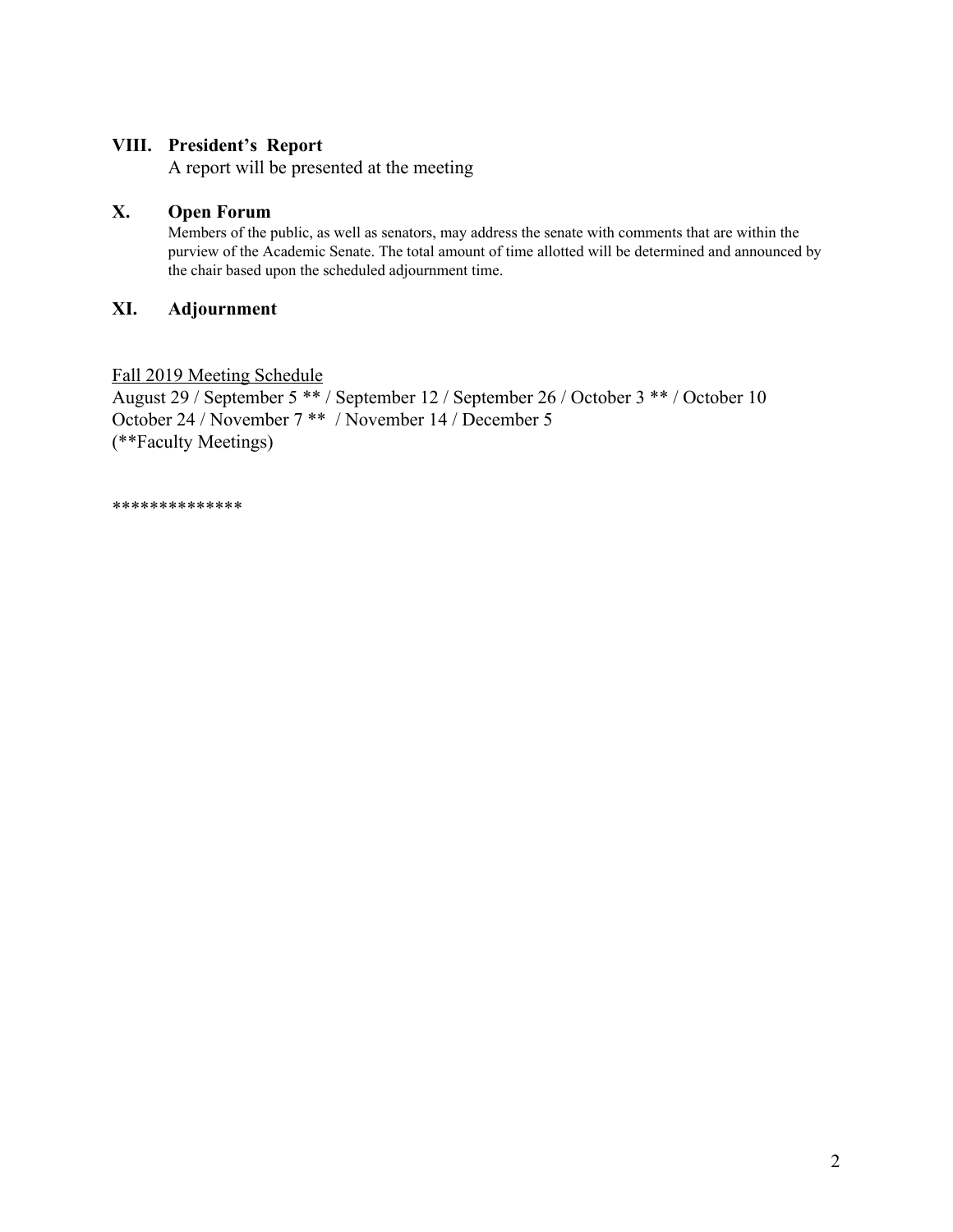### **Academic Senate Meeting August 29, 2019 V.C**

### **OER Liaison**

### *Background:*

During the 2018 - 2019, Senator Taylor Cannon, served as our OER liaison to the ASCCC. In this capacity he has access to regarding issues related to the use of low- to no-cost textbooks and other educational materials used by students. The liaison is provided with updates regarding resources, webinars, newsletters, etc. that are shared with the Academic Senate and Faculty, as appropriate.

The mission of the ASCCC Open Educational Resources Initiative (OERI) is to reduce the cost of educational resources for students by expanding the availability and adoption of high-quality Open Educational Resources (OER). OERI facilitates and coordinates the curation and development of OER texts, ancillaries, and support systems.

Through recommendations to the ASCCC Executive Committee, OERI supports local OER implementation efforts through the provision of professional development, technical support, and technical resources.

*Resource:* ASCCC Website

### *Recommendation and Rationale:*

It is recommended the Academic Senate appoint Taylor Cannon as the OER Liaison for Mendocino College for the 2019 -2020 academic year. Cannon served successfully in this position and provided timely and informative reports on OER activities during his first year in this position. In addition, he has agreed to continue for another year.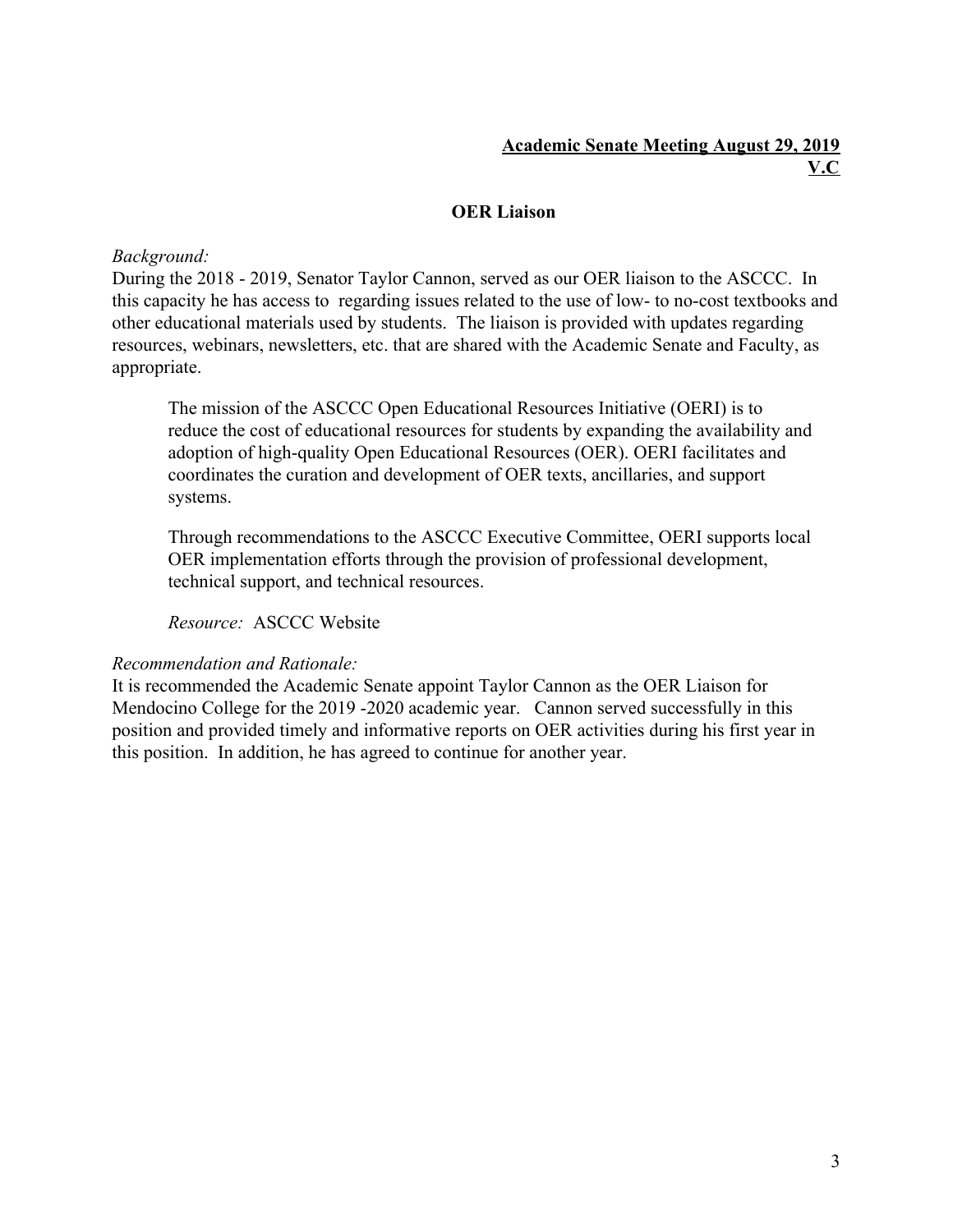# **Academic Senate Meeting August 29, 2019 V.D**

### **RNL Committee Communications Ad Hoc Committee Appointment**

### *Background:*

After the completion of the Ruffalo Noel Levita surveys in the Spring of 2018 and subsequent presentations about the findings, a cross functional workgroup prioritized the goals for continued campus improvements. Five groups were formed to address each area. One of which is: Committee Communication. The group that met last Spring has recommended continued work this Fall. VPSS, Ulises Velasco is putting together an Ad Hoc committee to address this. Following is the recommendations developed last semester:

| Committee Communications | Create an ad-hoc team of constituent leaders, plus some core college<br>employees, to review and update the Committee Handbook. Handbook<br>should provide committees with a clear templates on how to communicate<br>with the campus community. The handbook should include clear<br>information about each committee's purpose and scope. Additionally,<br>there should be a template about how to report out information from<br>committees so that the campus community has access to the information. |
|--------------------------|------------------------------------------------------------------------------------------------------------------------------------------------------------------------------------------------------------------------------------------------------------------------------------------------------------------------------------------------------------------------------------------------------------------------------------------------------------------------------------------------------------|
|--------------------------|------------------------------------------------------------------------------------------------------------------------------------------------------------------------------------------------------------------------------------------------------------------------------------------------------------------------------------------------------------------------------------------------------------------------------------------------------------------------------------------------------------|

### *Recommendation and Rationale:*

I recommend that a senator, as part of the constituency leadership, serve on this Ad Hoc committee.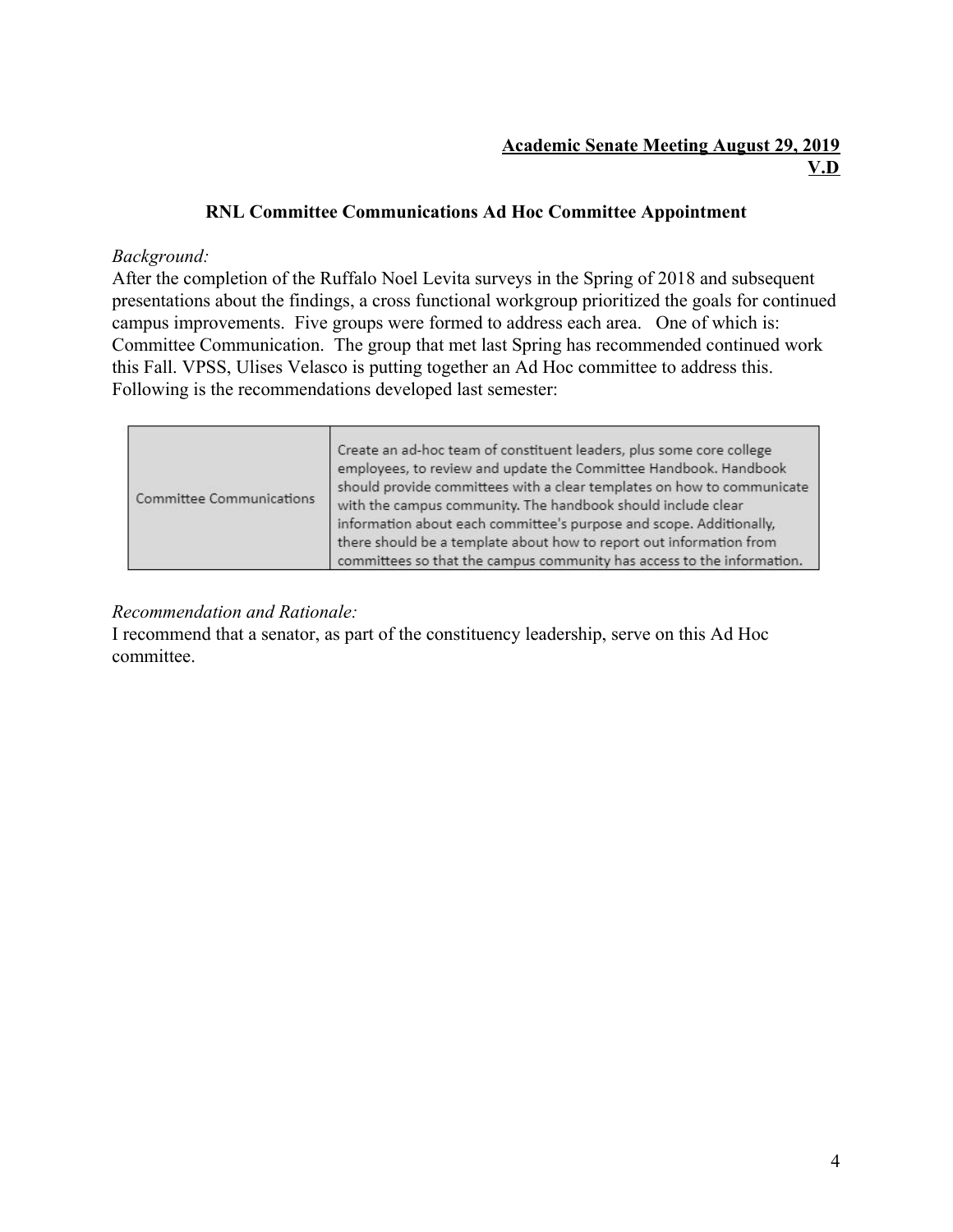# **Academic Senate Meeting August 29, 2019**

**VI.A**

# **Faculty Constituent List 2019 - 2020**

### **Rhea Hollis** (19/21)

- Steve Crossman
- Emily Hashemian
- Fernando Calderon
- Alicia Mendoza
- Apryl Guisasola
- Maria Avina
- Nick Wright
- Steve Crossman
- Kurt Combs

# **Rodney Grisanti** (19/21)

- Marcus Frederickson
- Greg Allen
- Roger Ahders
- Deborah White
- Casey Terrill
- Jason Edington
- Chantal Cimmiyotti
- Leslie Banta

# **Doug Browe** (18/20)

- Roger Hock
- Phil Warf
- Rachel Donham
- Sue Blundell
- Brianna Zuber
- Tim Beck
- Steve Cardimona

# **Jody Gehrman** (18/20)

- Ginny Buccelli
- Vincent Poturica
- Tascha Whetzel
- Jaime Cechin
- Sarah Walsh
- Greg Hicks
- Jason Davis

# Lisa Rosenstreich (18/20)

- a. Reid Edelman
- **Steve Decker** ö
- Phillip Lenberg
- Joseph Munoz ō
- Sara Bogner  $\bullet$
- 
- å ģ.

# Nicholas Petti (18/20)

- Fran Laughton ۰
- Heidi Crean ė
- Kim Swift a.
- Shanti Adhikari ä
- Jim Xerogeanes  $\bullet$
- $\bullet$ Laura Mays
- ٠ Doug Boswell

# Julie Finnegan (18/20)

- Neeka Aguirre a.
- Steve Hixenbaugh ė
- **Bart Rawlinson**  $\bullet$
- Vivian Varela ò
- David Pai  $\bullet$
- John Rall  $\bullet$
- Valentina Velazquez-Zvierkova ۰

# Janice Timm (18/20)

# Taylor Cannon (19/20)

All Part-Time Faculty ۰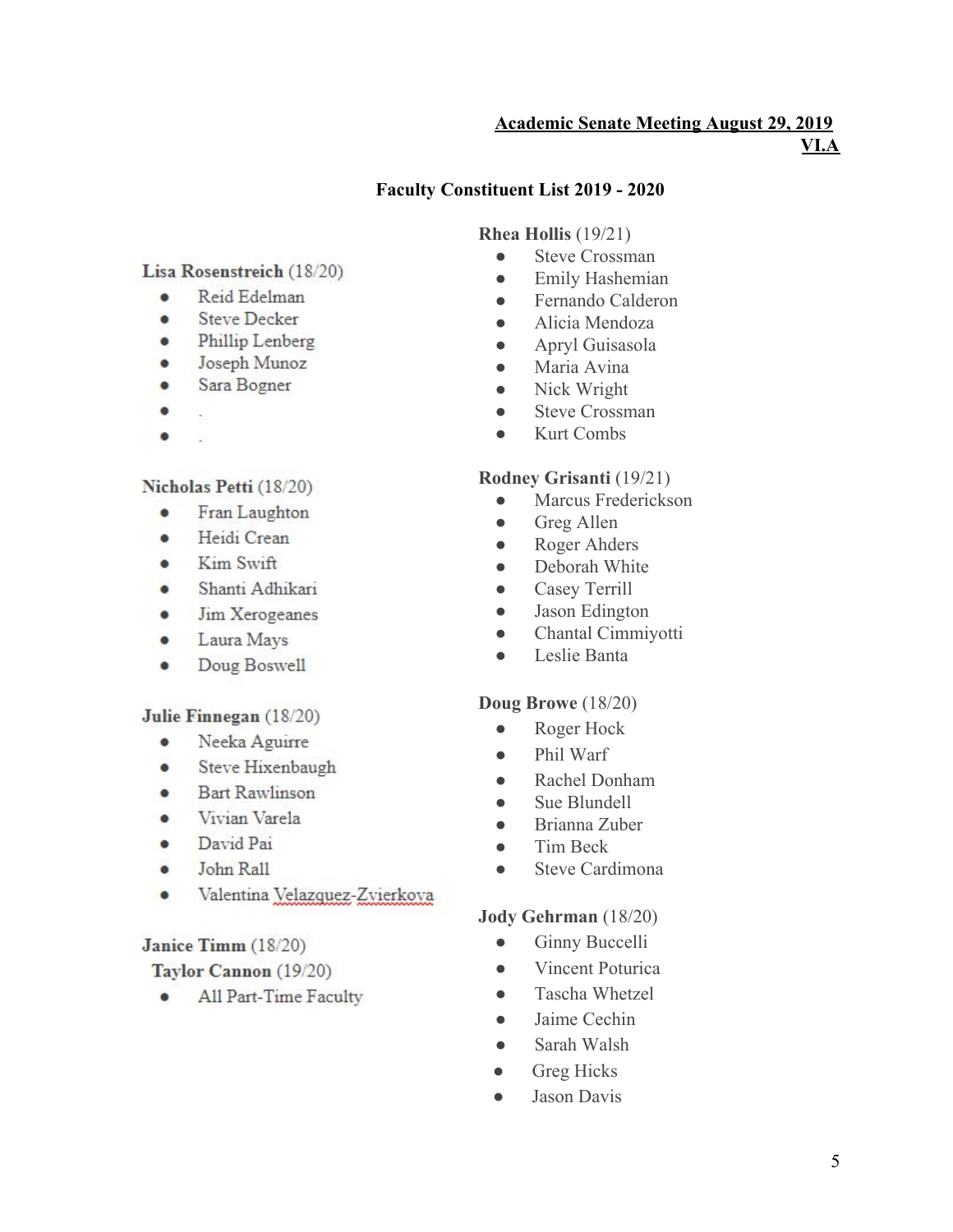### **Academic Senate Meeting August 29, 2019 VI.B.**

# **Committee Appointments**

**Academic Review** (need one)

- Kurt Combs
- **Accreditation Steering** (need one at large)
	- $\bullet$  .

# **Curriculum Committee** (need two)

- Kim Swift
- $\bullet$  .

**Distance Education** (need one)

- Casey Terrill
- **Enrollment Management** (need one)
	- $\bullet$  .

**Faculty Office Space** (need one)

● Phil Warf

**Flex** (need two)

- Leslie Banta
- Rachel Donham
- Kim Swift

# **Professional Development Leave** (need two)

- Sarah Walsh
- $\bullet$  .

**Staffing** (need two)

- Bart Rawlinson
- $\bullet$  .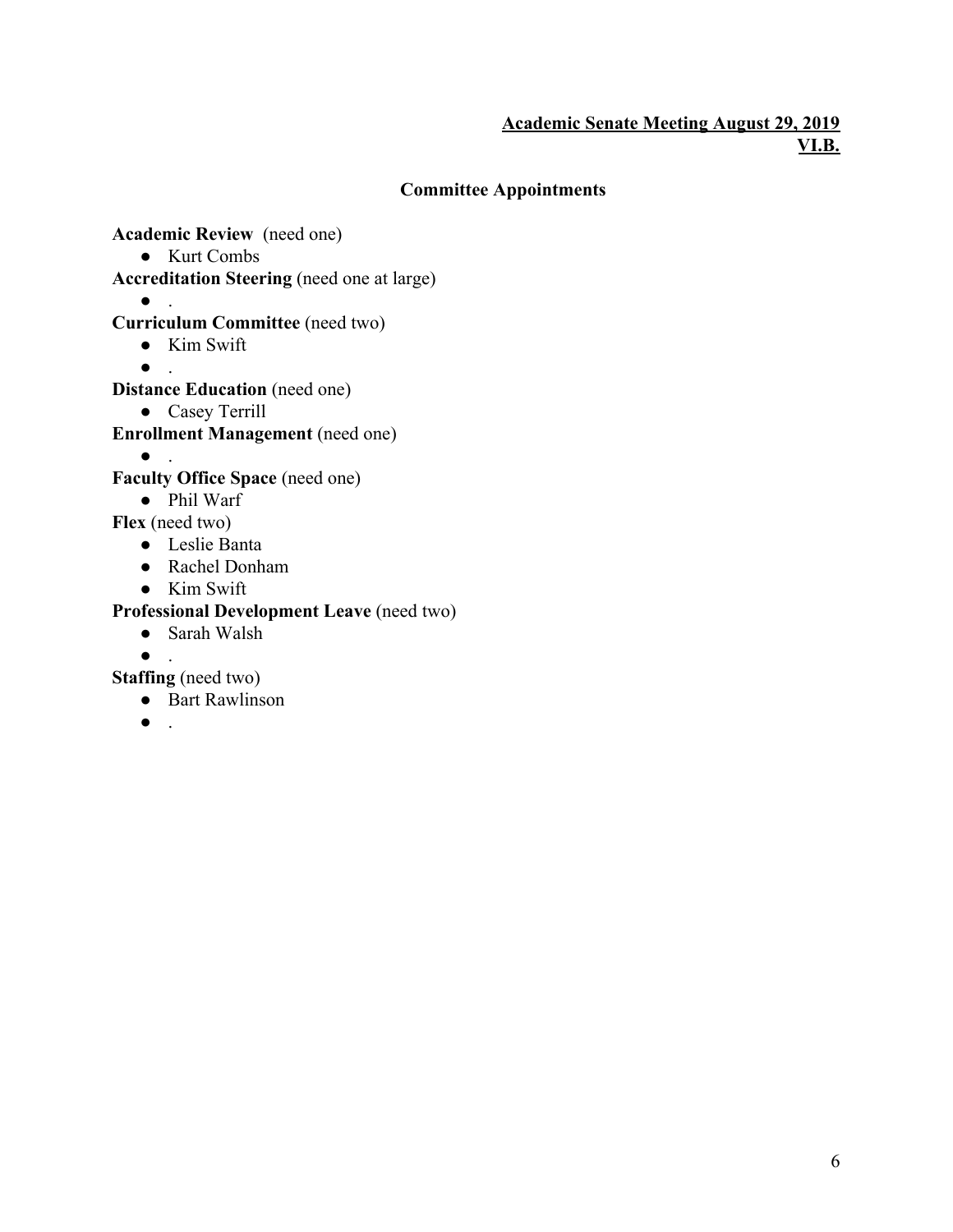# **Academic Senate Meeting August 29, 2019 VI.C**

# **Academic Senate 2019 - 2020 Goals** *Draft*

# **Goal #1 2018 - 2019 Goal #2 Minimum Qualifications**

Continued review of Board Policy 7211 and Administrative Procedure 7211.1

• Senator Leads: Indermill and Hollis

### **Goal #2**

### **2018 - 2019 Goal #3 Hiring Committees**

Continued review of Board Policy 7120 and Administrative Procedure 701.1

• Senator Leads: Indermill and Gehrman

### **Goal #3**

### **Faculty Association Committee Reorganization**

• Recommended Senator Lead(s): Indermill and another to be determined (if necessary)

### **Goal #4**

### **Faculty Office Space Committee Review**

Review, update and formalize the purview, guidelines, responsibilities of the committee

• Senator Lead(s): to be determined

### **Goal #5**

### **Academic Rank**

Review and update the process for faculty to request advancement in academic rank

• Senator Lead(s): to be determined

### **Goal #6**

### **Professional Development Committee Review**

Review and update Academic Senate's role and responsibilities associated with this committee

● Recommended Senator Leads: Indermill and Gehrman

### **Goal #7**

### **In Service Planning and the Roles of the Academic Senate**

Review and prepare recommendations related to the role of the Academic Senate in planning In Service activities (e.g., format, process for recommendations, use of the post in service survey)

● Recommended Senator Leads: Indermill and Gehrman

### **Goal #8**

### **Academic Senate Committees Review**

Review the roles, responsibilities and possible redundancies of the Academic Senate Committees, make recommendation for realignment, if appropriate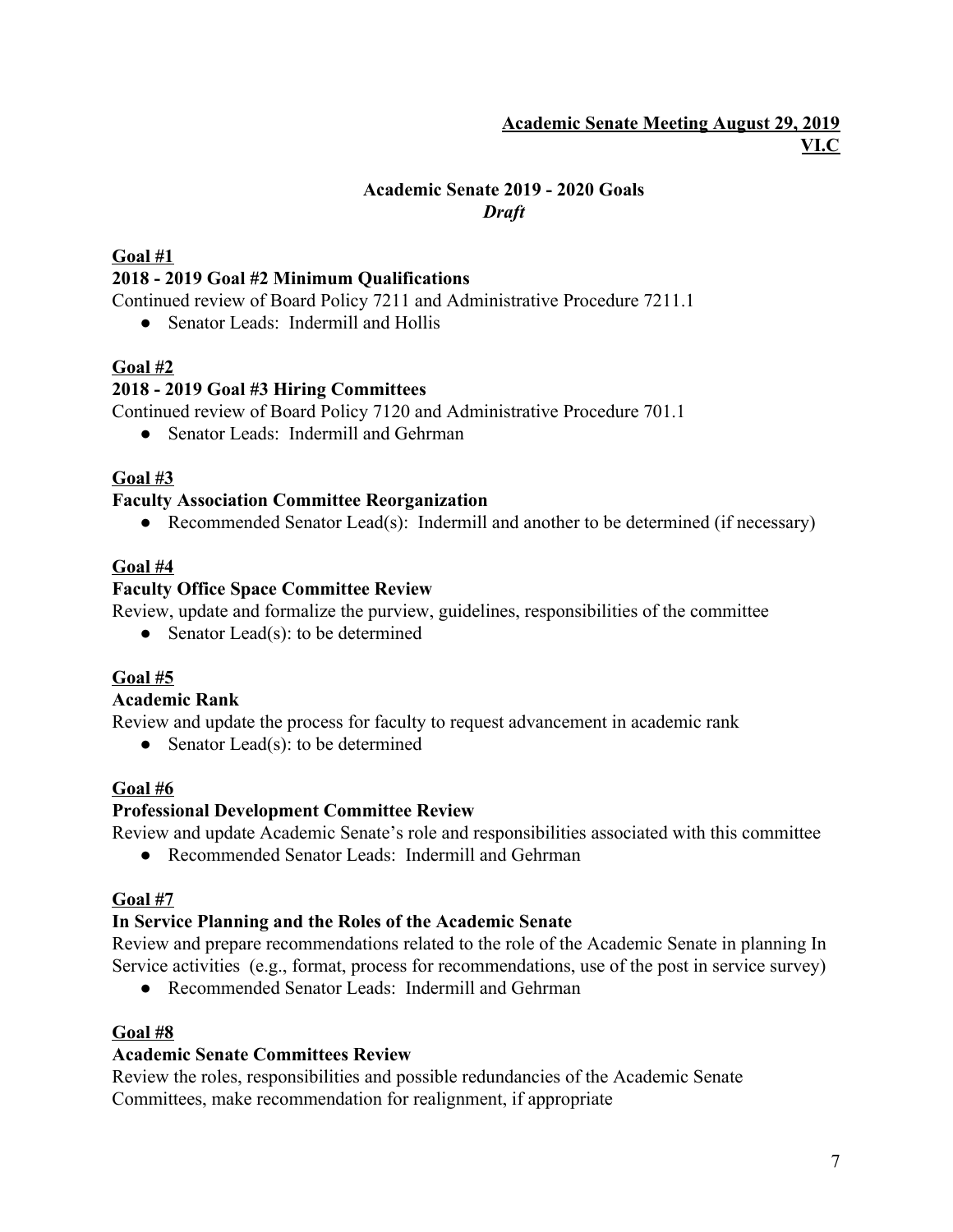### **Academic Senate Meeting August 29, 2019 ADDENDUM**

**Item: VI.B.**

### **Committee Appointments**

**Academic Review\*** (need one)

● Kurt Combs

**Accreditation Steering** (need one at large)

 $\bullet$  .

### **Curriculum Committee** (need two)

- $\bullet$  Kim Swift
- Steve Crossman

**Distance Education\*** (need one)

● Casey Terrill

**Enrollment Management** (need one)

● .**Rodney Gristani**

**Faculty Office Space\*** (need two)

● Phil Warf

● .**Doug Browe**

**Flex** (need two)

- Leslie Banta
- Rachel Donham
- Kim Swift

**Outreach & Marketing\*** (need one) \_\_\_\_\_\_\_\_\_

● Greg Hicks

**Professional Development Leave\*** (need two)

- Sarah Walsh
- .**Nicholas Petti**

**Staffing\*** (need two)

- Bart Rawlinson
- Greg Hicks

*Recommendation 1:* I recommend the Academic Senate approve the volunteers for the Academic Review, Distance Education, Faculty Office Space, Outreach & Marketing, Professional Development Leave and Staffing Committees as presented (noted with an  $*$ ). These include either a single volunteer or a faculty member willing to serve another term (noted in yellow)

*Recommendation 2:* I recommend the Academic Senate consider appointments to the Curriculum Committee and Flex Committee separately from those noted above.

- Curriculum Committee recommends faculty be tenured, next year there it is possible there will not be a counselor on the committee
- Flex Committee currently has one Nursing faculty continuing a term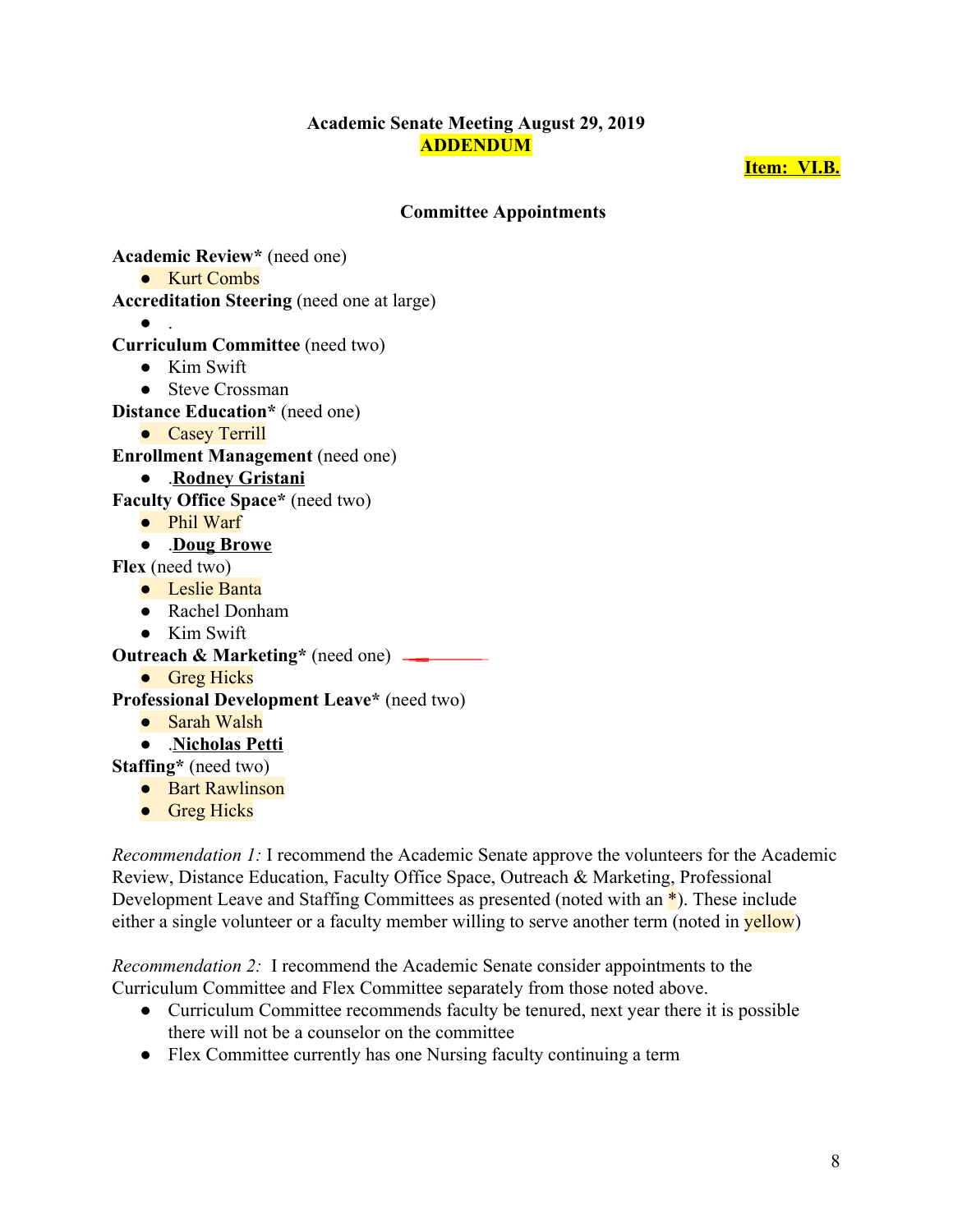*Recommendation 3:* If the Academic Senate has recommendations for Accreditation Steering, Enrollment Management and/or Professional Development Leave Committees, VP Gerhman and/or I will pursue those

### **Item: VIII**

### **Academic Senate President's Report**

There is nothing significant to report about the on-goings work of the Academic Senate through the end of the Spring 2019 semester. Summer work consisted of various meetings with the Vice President of Academic Affairs and Vice President of Student Services, meetings with the President of the Board of Trustees an attending Board of Trustee Meetings.

### **Board of Trustees**

I have already reported on my personal meetings with Board of Trustees President Robert Jsoan Pinoli so I will not repeat that here. However, there are some points to report about the three BOT meetings held over the summer.

- BOT Meeting June 11, 2019
	- This was a fairly typical meeting with nothing unexpected to report. The *Big Picture* presentation was from Institutional Researcher, Minerva Flores, which included a lengthy dialog about equity and its importance at Mendocino College.
	- It was not on the agenda, however, President Reyes announced that SSSP and Equity Coordinator was on leave and that Minerva Flores has been appointed the new Equity Coordinator. He did not address SSSP.
- BOT Special Meeting July 11, 2019
	- The agenda for this meeting was very brief, but did include Constituent Reports. The report from the Academic Senate urged the BOT to hire an "outside" candidate for the Interim Superintendent /President Position. After Closed Session, the Board President announced a decision had been made to a short (5 business days) open period for current employees to submit a letter of interest in the Interim Superintendent/President position. On July 24 interviews would be conducted at a Special Board of Trustees Meeting at 5:00pm the selection would be announced. The interview committee was noted by President Pinoi as consisting of himself, Trustees Myers and Tompkin, MSC President Judy Kanavle, Classified Senate President Jeana Thompson and Academic Senate President Indermill.
		- Indermill had a pre-planned event that was in conflict so President Pinoli allowed Academic Senate Vice President Gerham to represent the faculty in the matter.
	- After the interviews and BOT Closed Session discussion it was reported that Assistant Superintendent/President and Vice President of Administrative Services has been selected as the Interim Superintendent/President through June of 2021.
- BOT Meeting August 14, 2019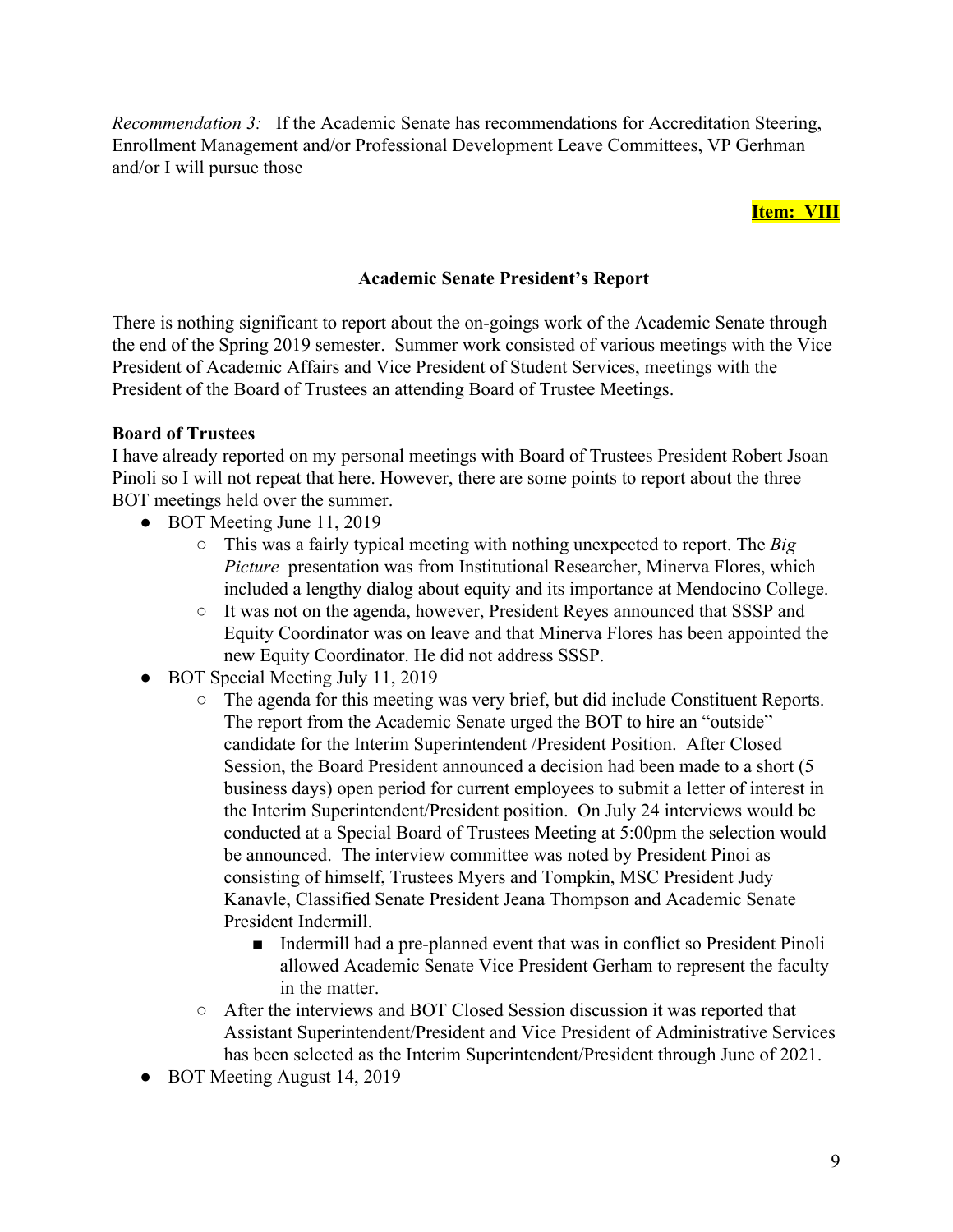- BOT President Pinoli reported that the *Student Housing Ad Hoc Committee* had not met since their initial meeting in May. The committee will re-convene later this Fall. At this time, he said, it is better to focus on our upcoming Accreditation and the search for a new Superintendent/President.
- These other pressing obligations will require the BOT to move at a "slower pace"
- During Closed session the BOT agreed to a compensation package for the new Interim Superintendent/President. It includes the following:
	- \$255,00 per year salary
	- 200,000 Life insurance (an increase from \$100,000)
	- No change in current health benefits
	- \$600 per month expense account it was noted this is consistent with other comparable districts our size and considerably less the Superintendent/President Reyes (\$1400/month)
	- A "fall back" clause affording Cichocki the right to return to her current position of VP of Administrative Services if she is not selected as the new Superintendent/President
- The High School Equivalency Program (HEP) grant from the U.S. Department of Education has expired (July 1, 2014- June 30, 2019). The District extended the funding through October 31, 2019 while waiting to see if the grant had been extended. It has not. The District will temporarily fund the categorically funded positions through December 31, 2019. Layoffs for the HEP Outreach Specialist and HEP Program Manager were approved by the Board effective December 31, 2019.
- Pinoli announced he intends for constituent leaders to participate from the "onset" in the process for replacing the Superintendent / President
- Pinoli recommended to the trustee that he'd like to include one member of each constituent group (the president or designee) to serve on the ad-hoc committee to appoint a replacement for Trustee Area #7. Consensus was reached on this suggestion.
- The trustees decided to conduct two workshops this Fall, rather than one all-day meeting. On 9/26 the tenative agenda will include Sexual Harassment Prevention Training and a Diversity Training. On 10/9 the tentative agenda will include a review of the Board self-evaluation and a presentation by Indermill on participatory governance. +

### **Miscellaneous**

- I participated in the Academic affairs Planning Retreat, as previously reported on
- VP Gehram and I met and emailed throughout the summer about various faculty issues
- I met with, emailed with VPAA Polak frequently about work related to the Academic Senate
- I met with and/or emailed with a fe individual faculty members about personal faculty related issues
- As reported previously, VP Gerhman and I met with administration about planning In **Service**